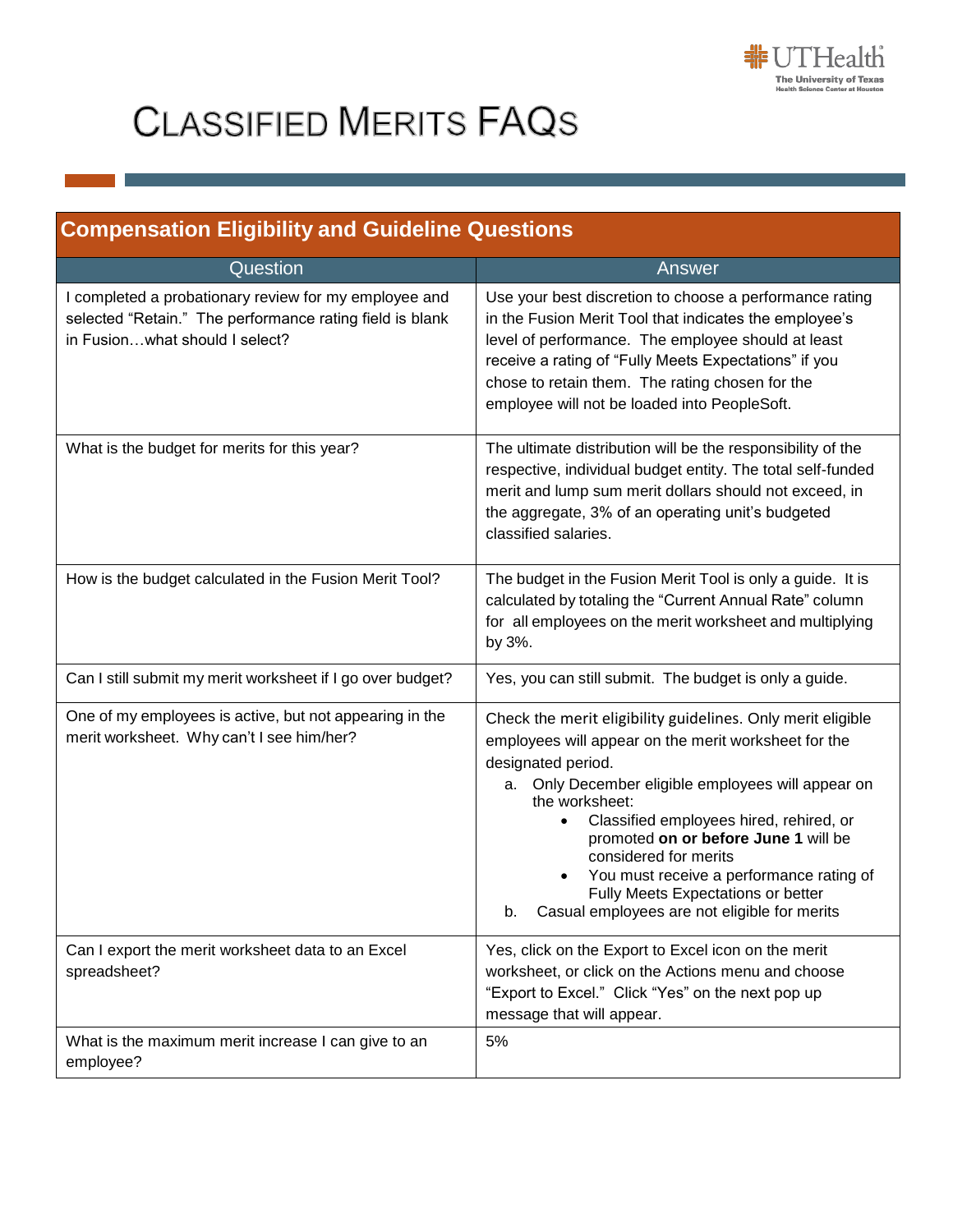| Question                                                                                                                                                      | Answer                                                                                                                                                                                                                                                                                                                                   |
|---------------------------------------------------------------------------------------------------------------------------------------------------------------|------------------------------------------------------------------------------------------------------------------------------------------------------------------------------------------------------------------------------------------------------------------------------------------------------------------------------------------|
| Why can't I save the merit worksheet?                                                                                                                         | Make sure you do not have any hard stops showing in the<br>Alerts column. Hard stops are identified with a red circle<br>with a white x. Hover over each red circle to see the error<br>message and address accordingly.                                                                                                                 |
| What is the process for merit eligible employees on<br>LOA?                                                                                                   | Enter the appropriate merit % for their merit increase.<br>Select a performance rating if the performance rating field<br>is blank.<br>Note: For employees on paid leave on the merit effective<br>date, the merits will automatically be loaded. For<br>employees in an unpaid leave status on the merit                                |
|                                                                                                                                                               | effective date, a pass transaction will be necessary upon<br>the employee's return.                                                                                                                                                                                                                                                      |
| Why is there a terminated employee on the merit<br>worksheet?                                                                                                 | The terminated employees were updated in the Fusion<br>Merit Tool through October 1 <sup>st</sup> . Anyone that was<br>terminated after October 1 <sup>st</sup> will appear on the merit<br>worksheet. Enter 0.0 for the merit % increase. If the<br>terminated employee does not have a performance rating,<br>choose "Not Applicable." |
| I have an employee whose pay was adjusted as a result<br>of market analysis, FLSA change, or an equity<br>adjustment. Are they eligible for a merit increase? | Yes                                                                                                                                                                                                                                                                                                                                      |
| Do I enter a performance rating for a regular benefits<br>eligible employee even if they are not receiving a merit?                                           | Yes, please record any missing performance ratings for all<br>employees in the merit worksheet even if they are not<br>receiving a merit. Enter 0.0 for their merit.                                                                                                                                                                     |
| Can we use prior year balances to fund merits for this<br>year?                                                                                               | No, you are unable to use prior balances to fund merits for<br>this year. Each department is responsible for funding any<br>merit increases they award.                                                                                                                                                                                  |
| How will the merit and/or lump sum awards actually be<br>processed?                                                                                           | For Lump Sums: The Worksheet Manager entering the<br>merits will have to select Yes - No PA Required or No -<br>Submit a PA for funding change in the "Will LSM have the<br>same funding source" column.                                                                                                                                 |
|                                                                                                                                                               | Selecting "Yes - No PA Required" - No further<br>action is required. The lump sum will be paid<br>according to regular payroll funding sources.                                                                                                                                                                                          |
|                                                                                                                                                               | Selecting "No - Submit a PA for funding change" -<br>$\bullet$<br>A Pass Transaction must be submitted to SDR by<br>December 6 if there is a funding source change.<br>Use your current process for submitting PeopleSoft<br>transactions to SDR.                                                                                        |
|                                                                                                                                                               | If you are currently using PASS transactions, there<br>are instructions in Fusion. Click on the Lump Sum<br>PASS Job Aid button on the Fusion Merit Tool<br>homepage.                                                                                                                                                                    |